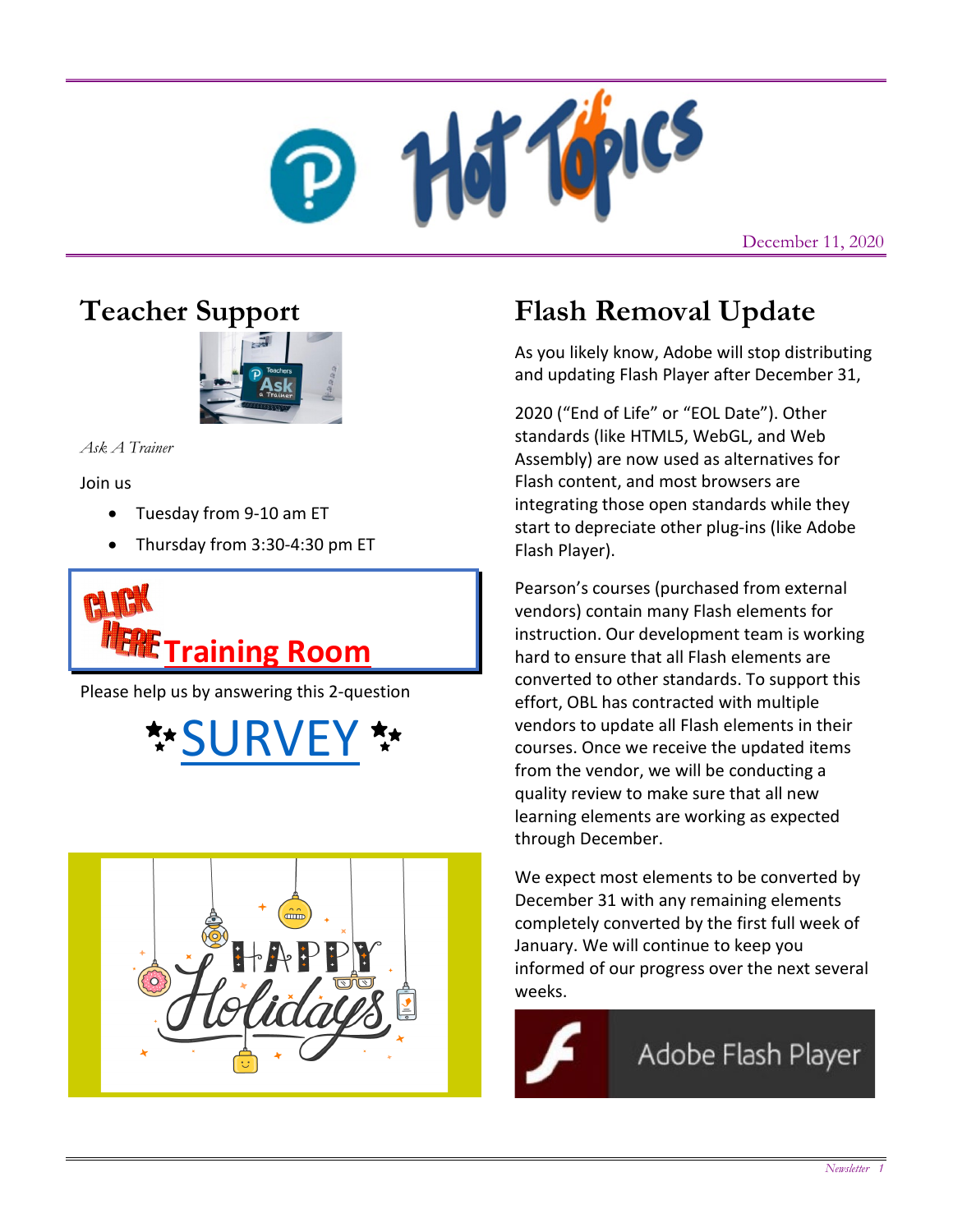# **Audio Files**

We are aware of the buffering issue that can occur when accessing a student's audio file that was submitted within an assessment. The team is developing a new tool that will replace the dated recording tool that is causing this issue. This tool will be available in late December/early January and all submitted recordings will be able to be played back within the new recording tool.

We are updating teachers who are active in any of the courses that are impacted, along with a suggestion on what to do when a buffering issue occurs.

Please continue to deploy the workarounds that you may be using and reach out to your PM with questions.

We apologize for the inconvenience.

# **LiveLesson – Adobe Upgrade**



## **Student Point of View – How to use the Notes feature**

[Here is a video](https://www.loom.com/share/d931013d0df04855b36039b4d5c5c9e8) that shows how students can use the Notes link in a class and how they can see all of their notes for all classes.



#### Preparing your kids for the holidays during COVID-19

Posted on November 3, 2020 by Ellen Greenlaw | Health and Parenting<br>Tags: coronavirus, culture



Ctrl + Click to follow link  $\int$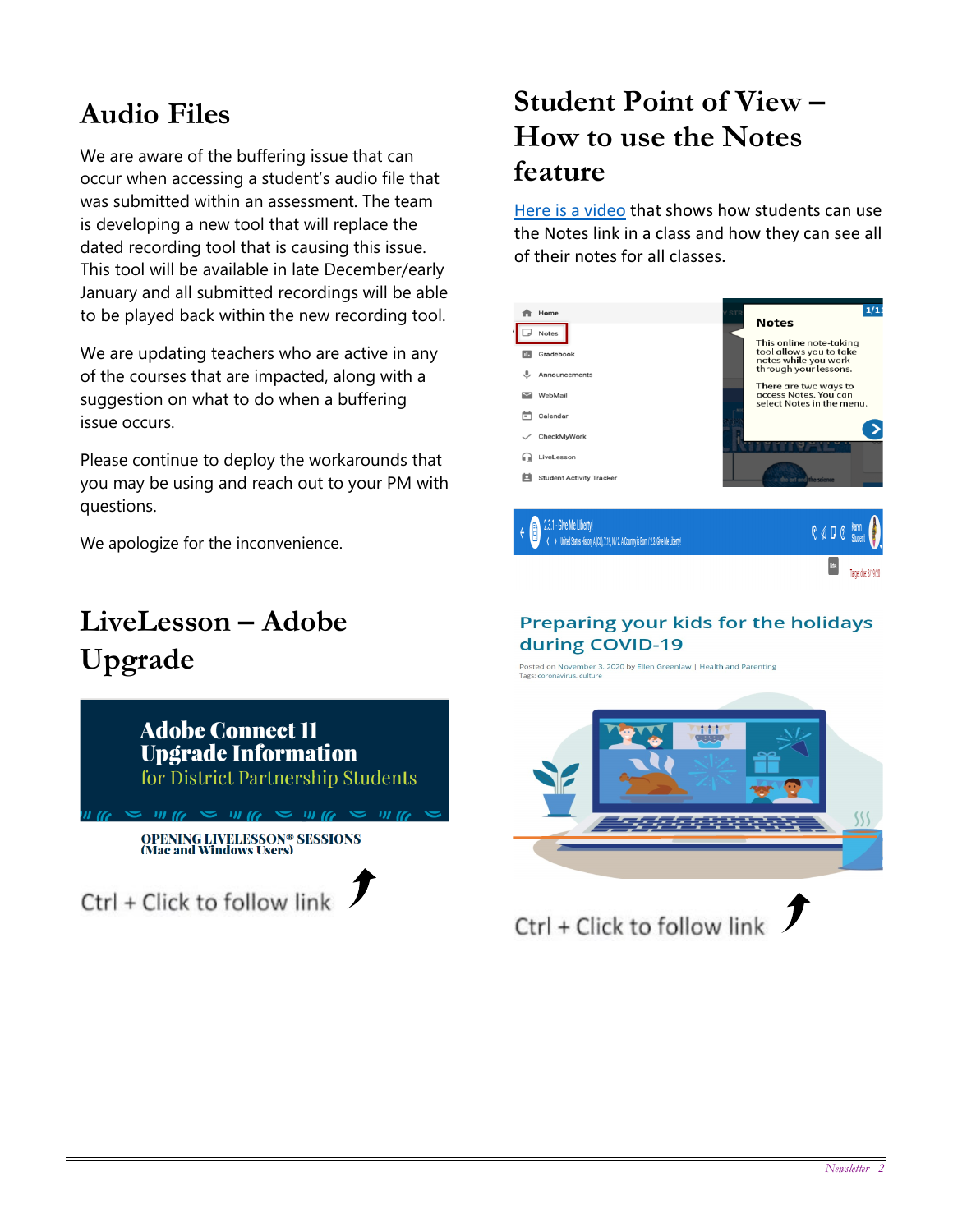## **2020 - 2021 P EARSON OBL T ECHNICAL SUPPORT PLAN**

Need assistance fast? We're here to help

You will be asked by a support representative to provide one of the following forms of identification: school address, business phone, home or mobile phone, or email address.



• For Students and Caretakers, Select Option 1.

• For Teachers, Administrators, and Staff, Select Option 2

pcxsupport@pearson.com



*"Education is the movement from darkness to light."* Allan Bloom

# **Questions and Answers**

Q: Can I still see my students once they have been marked complete?

- A: Yes, but you do have to complete a few steps.
	- 1. From your gradebook, click on the "Display Options" icon.
	- 2. In "Other view options", select "Show inactive enrollments". (pic below)
	- 3. Save
	- 4. Make sure you have enabled "status" in you gradebook. (pic on left) [Here's how.](https://www.loom.com/share/98c1a9b810b443619be49140c1571a88)

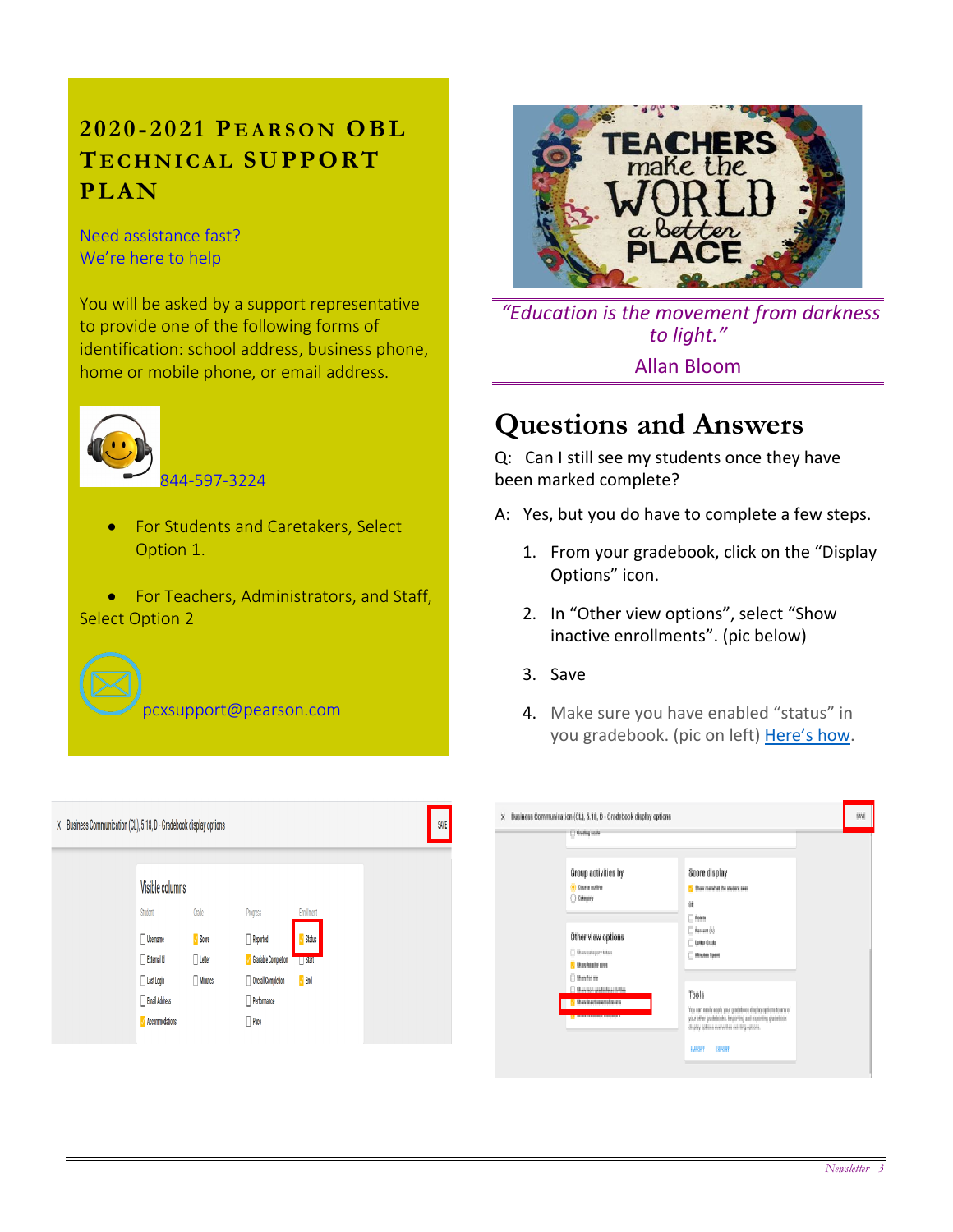#### **We Wear Masks**

By: LJ Werner, MA-ECSE & Ashley Marotta, MS-**FCF** 

Wearing a mask during this COVID-19 pandemic has been an adjustment for adults, with varying levels of discomfort and success. Asking students with **Autism, Sensory Sensitivities, or other unique challenges** to wear masks can be challenging. Some students benefit from Social Stories to adjust.

Autism Speaks has published a Social Story that may be helpful.



Ctrl + Click to follow link

# **Special Populations**

Q: What can I use that will convert my student's speech to text?

A: Microsoft Word is a great tool for this! To start **dictating**, select a text field and press the Windows logo key + H to open the **dictation** toolbar. Then say whatever's on your mind. To stop **dictating** at any time while you're **dictating**, say "Stop **dictation**."

#### *"If they can't learn the way we teach, we teach the way they learn."*

Dr. O. Ivar Lovaas

[Using dictation to talk instead of type in Word](https://support.microsoft.com/en-us/office/dictate-your-documents-in-word-3876e05f-3fcc-418f-b8ab-db7ce0d11d3c) is a great help to many students.



# **Pearson Teacher Upcoming Holidays**

• December 23-January 1